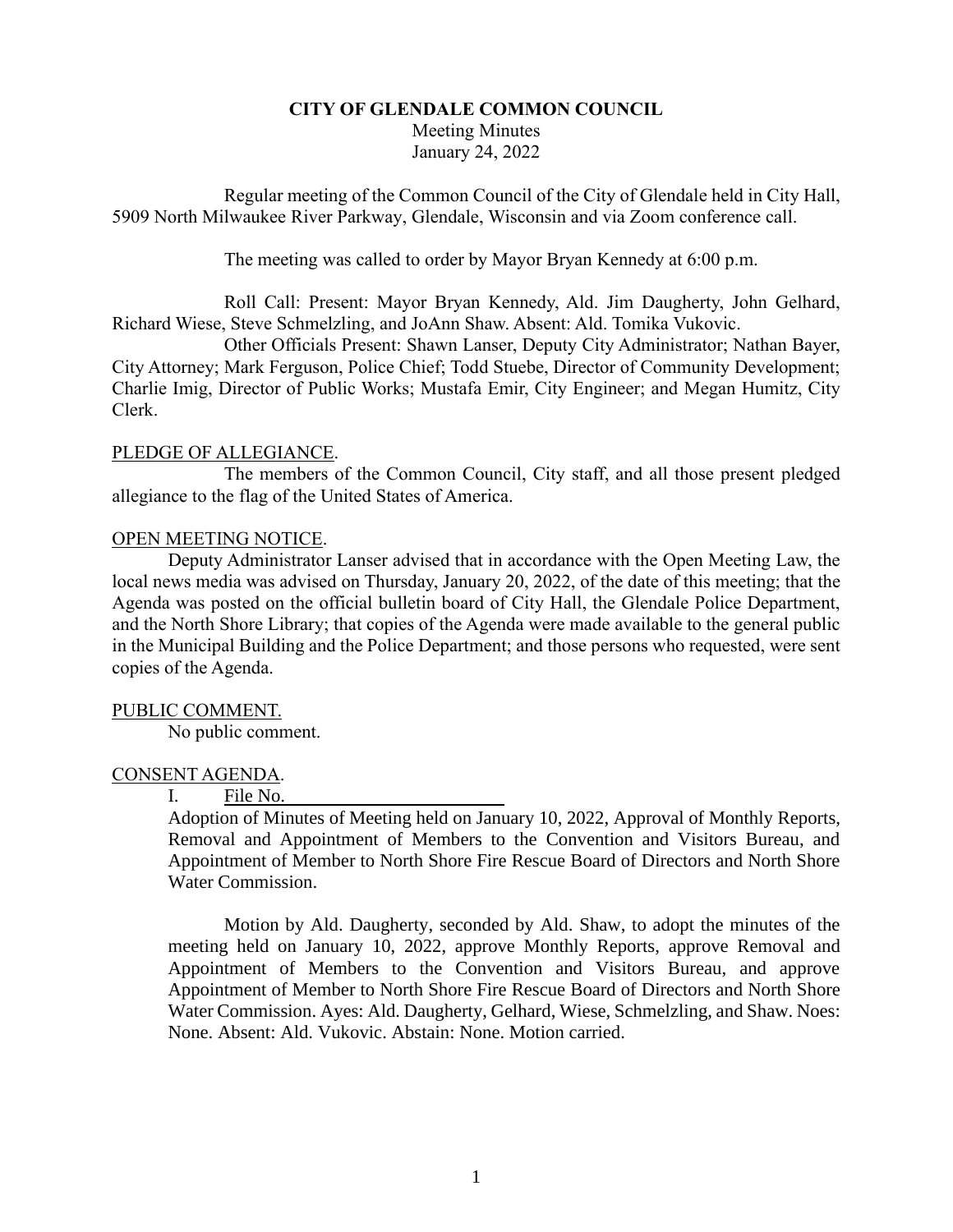### NEW BUSINESS.

II. File No.

Recommendation of the Legislative, Judiciary & Finance Committee for approval of an Application to Change Agent for Aldi Store #42, located at 6825 N. Port Washington Road, Glendale, WI 53217.

Mayor Kennedy stated the State of Wisconsin requires any business selling alcohol to have an Alcohol Beverage License. The License requires an agent be named to be responsible for all sales. Aldi Store #42, located at 6825 N. Port Washington Road has requested a change of agent. All background checks have been concluded by the City of Glendale Police Department. All applications are on file in the Clerk's office. Staff recommends approval of the change of agent to T. Schmitz.

Motion by Ald. Gelhard, seconded by Ald. Wiese, to approve the Application to Change Agent for Aldi Store #42, located at 6825 N. Port Washington Road, Glendale, WI 53217. Ayes: Ald. Daugherty, Gelhard, Wiese, Schmelzling, and Shaw. Noes: None. Absent: Ald. Vukovic. Abstain: None. Motion carried.

III. File No.

Review and Approval of Proposal for the Feasibility Study of two potential Glendale Library Sites.

Mayor Kennedy stated the Common Council, at its December meeting, gave direction to City staff to obtain proposals on a feasibility study for the two identified Glendale library sites. Kueny Architects returned with a proposal that was significantly less than Zimmerman Architectural Studios. The staff recommendation is to go with the lowest bid. Mayor Kennedy raised the question if money should be spent on a study while the City is in a relationship with other communities working toward a fundraising goal. Currently, the fundraising committee is meeting weekly and is moving forward rather aggressively, which would allow this decision to be held off for a while or could move forward.

Ald. Wiese and Ald. Gelhard expressed that they would like to have the study completed in case the fundraising goals are not met, so there would not be a time crunch at a later date and an alternative option would be available. Ald. Schmelzling added that since the Council does not have visibility into the fundraising progressing, it is good for there to be another option. The proposals given were very different. There may be a need to look further into additional costs not provided in the initial Kueny Architects proposal at a later date.

Motion by Ald. Shaw to propose delaying the motion to accept the low bid until June 2022. Motion failed for lack of a second.

Deputy City Administrator Lanser acknowledged the Council members perspectives on not wanting to fall behind if fundraising falls through, and wondered if Council would be willing to wait another one to two months to make their decision on the study. Mayor Kennedy added that weekly updates are provided by the fundraising committee, and they are making quick and significant progress, so there may be a benefit to delaying the decision at least a month.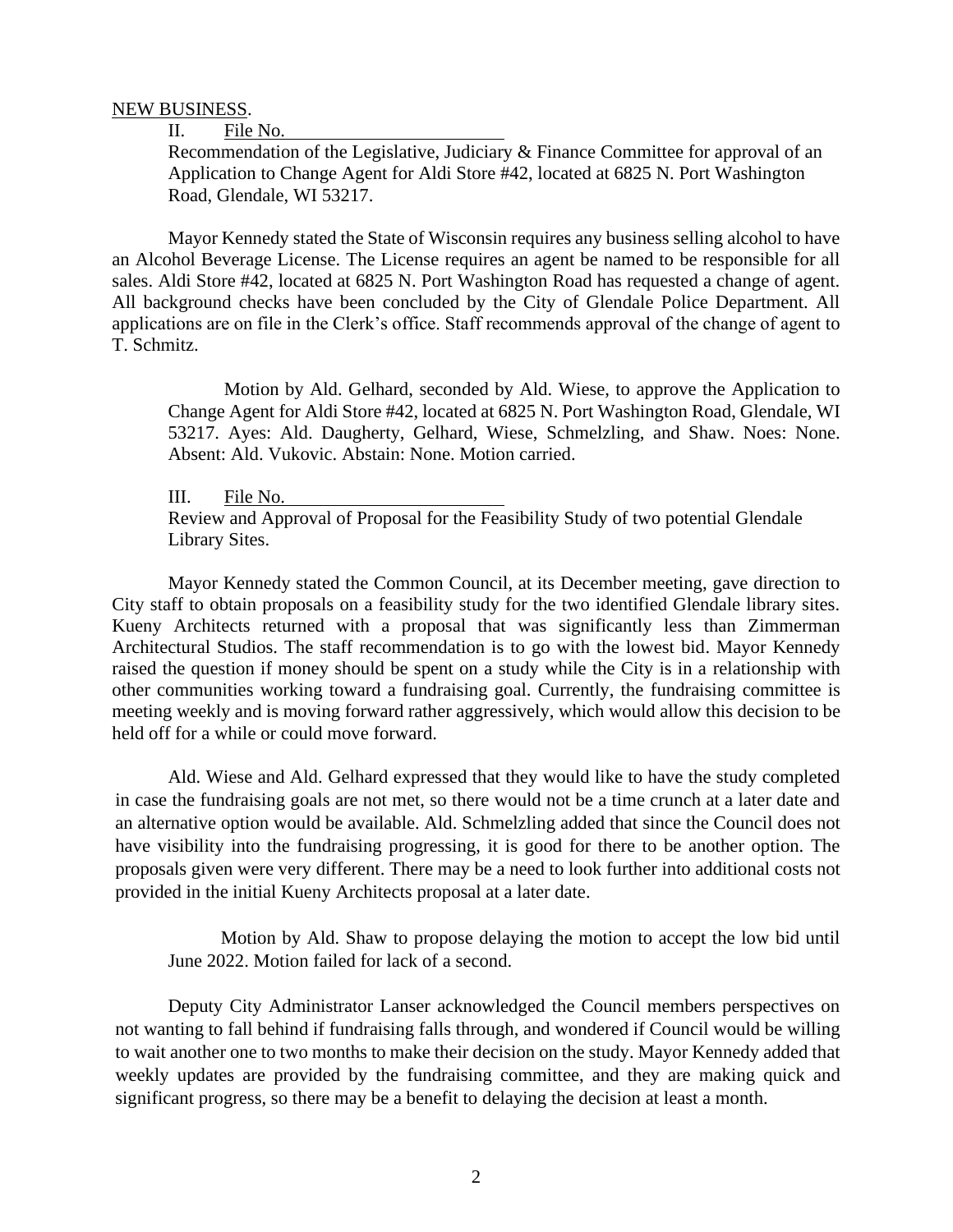Motion by Ald. Shaw to propose delaying the motion to accept the low bid until March 2022. Motion failed for lack of a second.

Motion by Ald. Wiese, seconded by Ald. Daugherty, to accept the low bid and award of contract to Kueny Architects in the amount of \$7,259 for the Feasibility Study of two sites for consideratino as a potential Glendale Library was approved. Ayes: Ald. Daugherty, Gelhard, Wiese, and Schmelzling. Noes: Ald. Shaw. Absent: Ald. Vukovic. Abstain: None. Motion carried.

Motion by Ald. Shaw, seconded by Ald. Schmelzling, to amend the motion to not approve any change orders without Council approval. Ayes: Ald. Daugherty, Gelhard, Wiese, and Schmelzling. Noes: Ald. Shaw. Absent: Ald. Vukovic. Abstain: None. Motion carried.

Ald. Gelhard stated he was confused by the amendment to the motion, as he believed all change orders to contract awards required Council approval. Mayor Kennedy clarified that without an amendment the City Administrator can make changes up to a certain percentage per the contract and change orders take place all the time without Council approval. Ald. Schmelzling added there is an hourly rate included in the contract, which implies additional hours if go beyond the designated amount, which is prudent, and having an amendment in place would then require Council approval versus City Administrator approval.

IV. File No.

Review and Possible Approval to Submit Wisconsin Department of Transportation's, Transportation Alternatives Program (TAP) Grant for Proposed Trail Connection from Zip Line Trail, along southside of W. Good Hope Road, east to N. Milwaukee River Parkway for the 2024-2028 Program Cycle.

Mr. Imig stated over the past few years there has been a growing concern regarding a trail, along the southside of W Good Hope Road, to connect the Zip Line Trail to N Milwaukee River Parkway. Additionally, this proposed connection is identified in the City's Connecting Glendale 2020 Bicycle and Pedestrian Plan. Recently, DPW and Engineering staff met with a Traffic Analysis and Design, Inc. (TADI) representative to discuss this connection. TADI has been involved with several City traffic safety programs and the subsequent grant application preparations and submissions. The Wisconsin Department of Transportation's (WisDOT), Transportation Alternatives Program (TAP) grant would pay, if approved, 80 percent of the improvements while the City would be responsible for the remaining 20 percent. The grant pays for the design as well. The approximate cost for the project, currently, is around \$3 million. Therefore, the City would be responsible 20 percent of that amount, or \$600,000. WisDot's deadline for the next 2022-2026 TAP grant period is January 28, 2022. Subsequently, staff is recommending targeting the next grant period of 2024-2028. That deadline for application submission is January of 2024. The project requires a large sum of money, and there are numerous other projects which should be prioritized first for funding within the City.

Dr. Emir stated that in addition to the initial costs of the project, the City would be responsible for completely owning the facility in its entire length on a county right-of-way with all maintenance to include snow plowing, weed control, etc., as well as any operational issues that it entails. When looking at the 5-year capital plan, the money is not available for everything this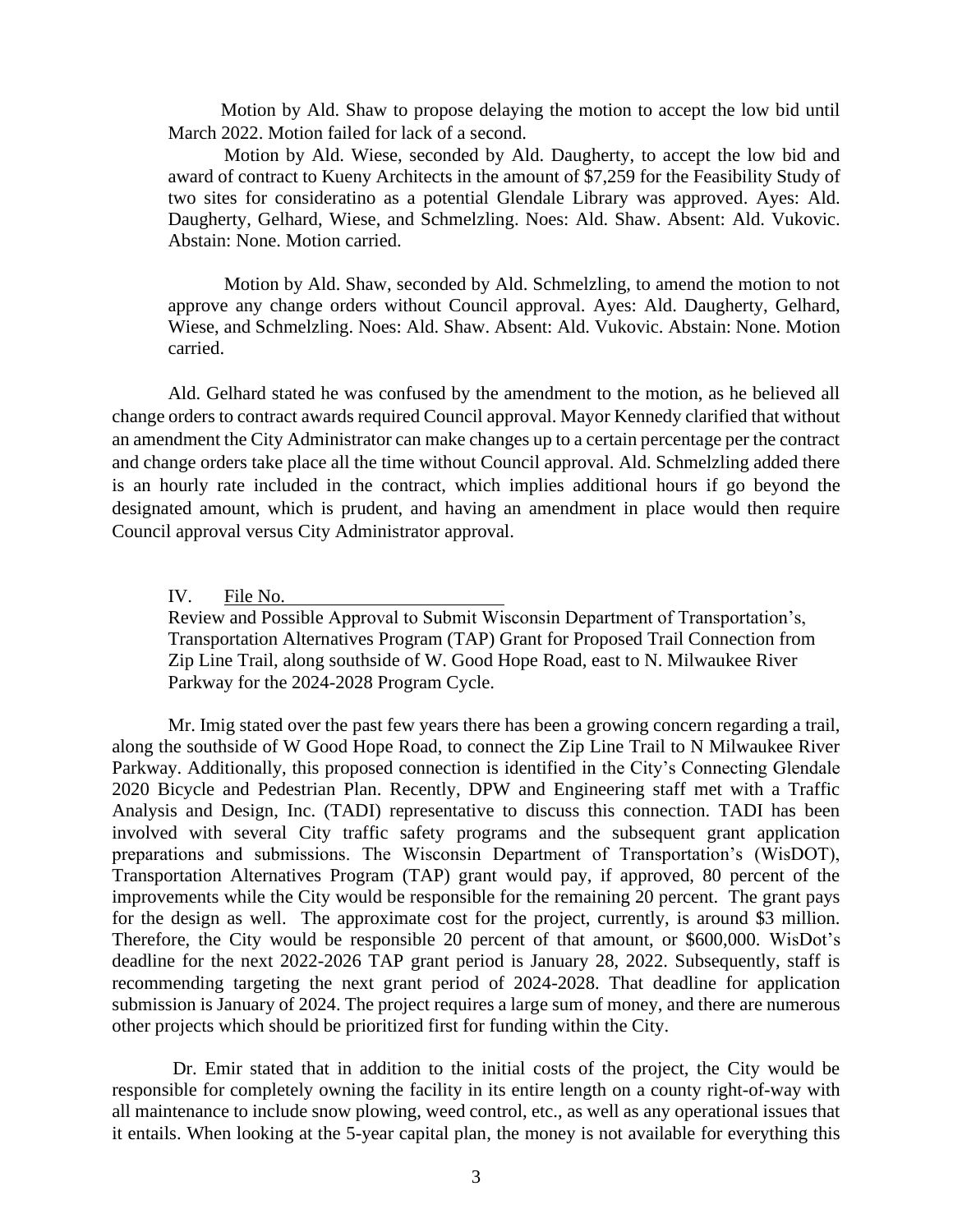would entail, and this would require a large influx of funding. Instead, it would be best to include the City's portion in the 2025/2026 5-year Capital Improvement Plan, and then appropriately begin planning to apply for the 2024 Grant.

Ald. Wiese stated the area in question falls in the fourth and fifth aldermanic districts. This issue was brought before the Council in 2007, and residents had hoped for a pathway beyond Brown Deer Park. At the time, traffic studies were requested and it was determined to be cost prohibitive and against the WisDOT permissions to cross Good Hope Road, due to traffic concerns. Dr. Emir clarified the Oak Leaf Trail currently crosses Good Hope Road and Brown Deer Road from North to South, and while the trails are not impossible, they are a sizeable municipal investment and require a need for increasing fulltime employees to take care of the facilities. Adding this area to the City of Glendale would quadruple the City's ownership of trails, and would therefore increase the need for a Parks Department as of maintenance.

Ald. Schmelzling questioned what the wait time is if we do not apply for the grant now and wait for the next application period, as well as why the City would be responsible for all maintenance as opposed to the businesses along the area. Since the grant it sizeable, it would be beneficial to see the City receive this and help the bike and pedestrian plan be implemented to help residents find alternate paths across Glendale. Dr. Emir clarified the next application period will be January 2024 for fund distribution in January 2025. As far as the maintenance issue, Dr. Emir stated it is largely a politicial issue who is responsible for maintaining the trails.

Ald. Shaw requested Deputy City Administrator Lanser's input on the financial aspect of the project. Deputy City Administrator Lanser stated Mr. Imig's comments were correct, and the best plan would be the 5-year Capital Improvement Plan, with a 2024 Grant application. This would allow for staffing, as well as funding in the budget for new equipment, preparation and planning.

Staff was recommended to delay application for WisDOT's 2024-2028 Transportation Alternatives Program (TAP) grant-proposed trail connection from ZIP Line Trail, along southside of W. Good Hope Road, east to N. Milwaukee River Parkway unti January 2024.

V. File No.

Review and Approval Proposal for Tax Incremental Financing Services and Project Pro Forma Analysis and Developer Negotiations.

Deputy City Administrator Lanser stated the City of Glendale has received preliminary development interest in the property located at the southeast corner of Civic Drive and N. Green Bay Road. The development of the property would require some public infrastructure improvements. The developer has also inquired about the need for possible financial assistance. Both types of costs are reimbursable by a tax incremental district (TID). Due to the technical nature of developing a TID, its project plan and a financial analysis of the development's proforma, a proposal from Ehlers, Brookfield, WI was requested. Community Development Authority's legal counsel, John Fuchs is supportive of the City hiring a consultant to assist.

Ald. Schmelzling raised concern as this is a proposed development that the Council has only heard small details about, and therefore he is reluctant to have the City take on the cost. Instead he raised the question if there is a way to pass on the costs to future tenants, property owners, or the developer. Mayor Kennedy clarified that the costs are reimbursable for the first year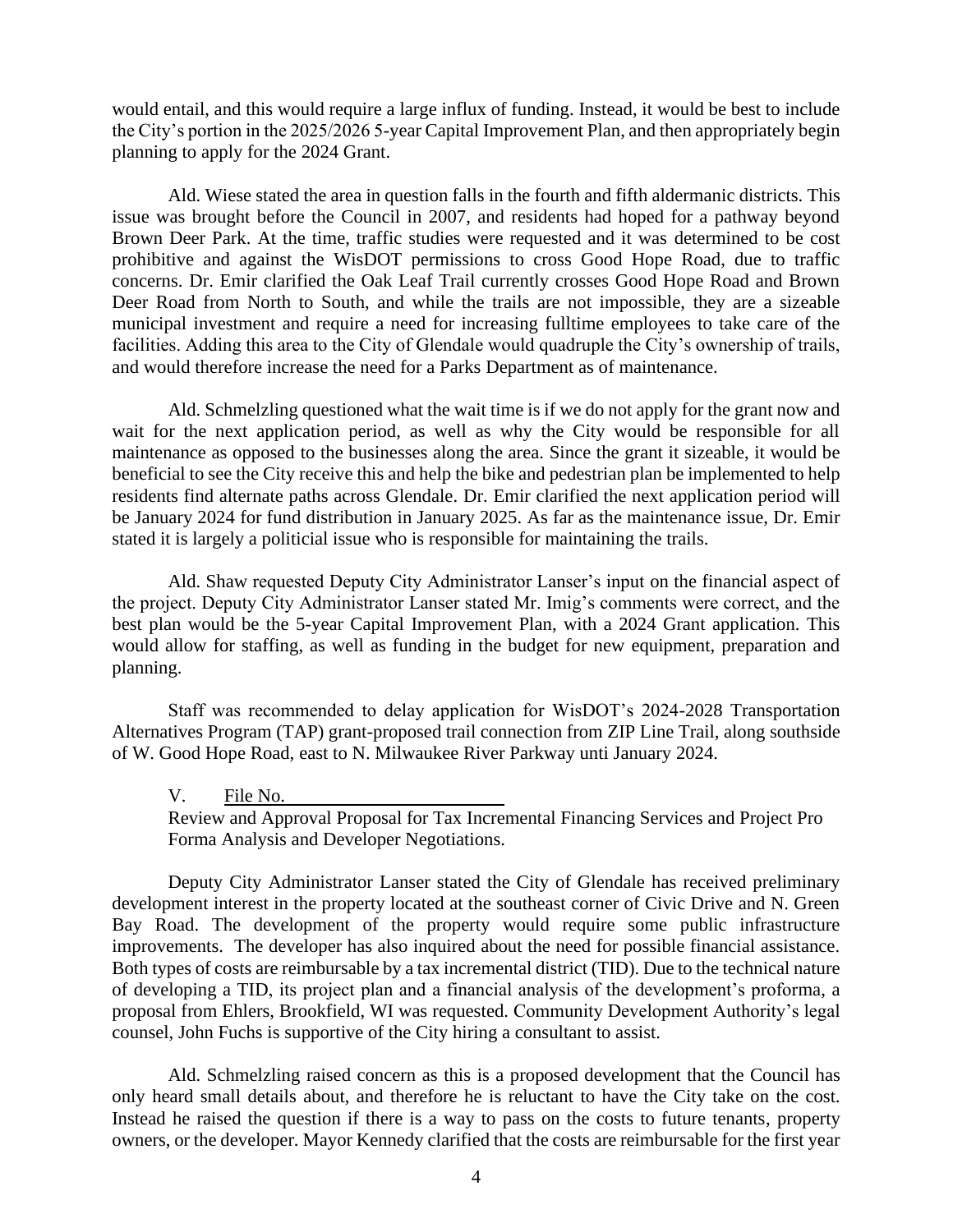of the TIF cost, and he suspects this will go forward and be approved but more details cannot be provided as it was not noticed for discussion; however, no borrowing would be involved. Mayor Kennedy stated this will be saving the City money in the long run, as the consultant will be charged for the proposal as opposed to paying hourly attorney fees.

Ald. Daugherty concurred with Ald. Schmelzling's concerns regarding being asked to give money with no understanding as to why this is being done right now.

Deputy City Administrator Lanser clarified for the Council on beginning TIDs, there is typically a situation where the Joint Review Board has input when the districts have not been grouped together yet, and it has been a long time since Glendale has created a new TID. Mayor Kennedy added that while he cannot disclose anything without a formal proposal and only initial discussions, the item can be placed on a closed session agenda for a future meeting for clarification.

Motion by Ald. Wiese, seconded by Ald. Shaw, to. Ayes: Ald. Daugherty, Gelhard, Wiese, and Shaw. Noes: Ald. Schmelzling. Absent: Ald. Vukovic. Abstain: None. Motion carried.

VI. File No. Review and Approval of Documents from Public Administration Associates, LLC for City Administrator Recruitment.

Mayor Kennedy stated in December 2021, the Common Council hired Public Administration Associates, LLC (PAA) to conduct the recruitment of the City Administrator position. At the January 10, 2022 meeting, the Common Council finalized their recruitment strategy for this position. In response to the January discussion by the Common Council, PAA has drafted a Community Profile, Position Announcement, and Draft Script for the Glendale City Administrator.

Public Administration Associates, LLC representatives Kevin Brunner and Dave Bretl were present to answer questions from the Council members.

Ald. Schmelzling informed PAA of a necessary change to be made to the website listing on the position profile.

Motion by Ald. Shaw, seconded by Ald. Wiese, to approve the community profile, position announcement and video script, as revised, for the City Administrator recruitment. Ayes: Ald. Daugherty, Gelhard, Wiese, Schmelzling, and Shaw. Noes: None. Absent: Ald. Vukovic. Abstain: None. Motion carried.

#### COMMISSION, COMMITTEE, BOARD, AND STAFF REPORTS.

There were several updates from Council members, on the activities of the various Commissions, Committees and Boards on which they serve as a Member and Administrator update.

## CLOSED SESSION.

Motion by Ald. Shaw, seconded by Ald. Gelhard, to convene in Closed Session per Wis. Stats. §19.85(1)(c) to consider the employment, promotion, compensation, or performance evaluation data (Personnel Performance Review) and Wis. Stats. §19.85(1)(g) to confer with legal